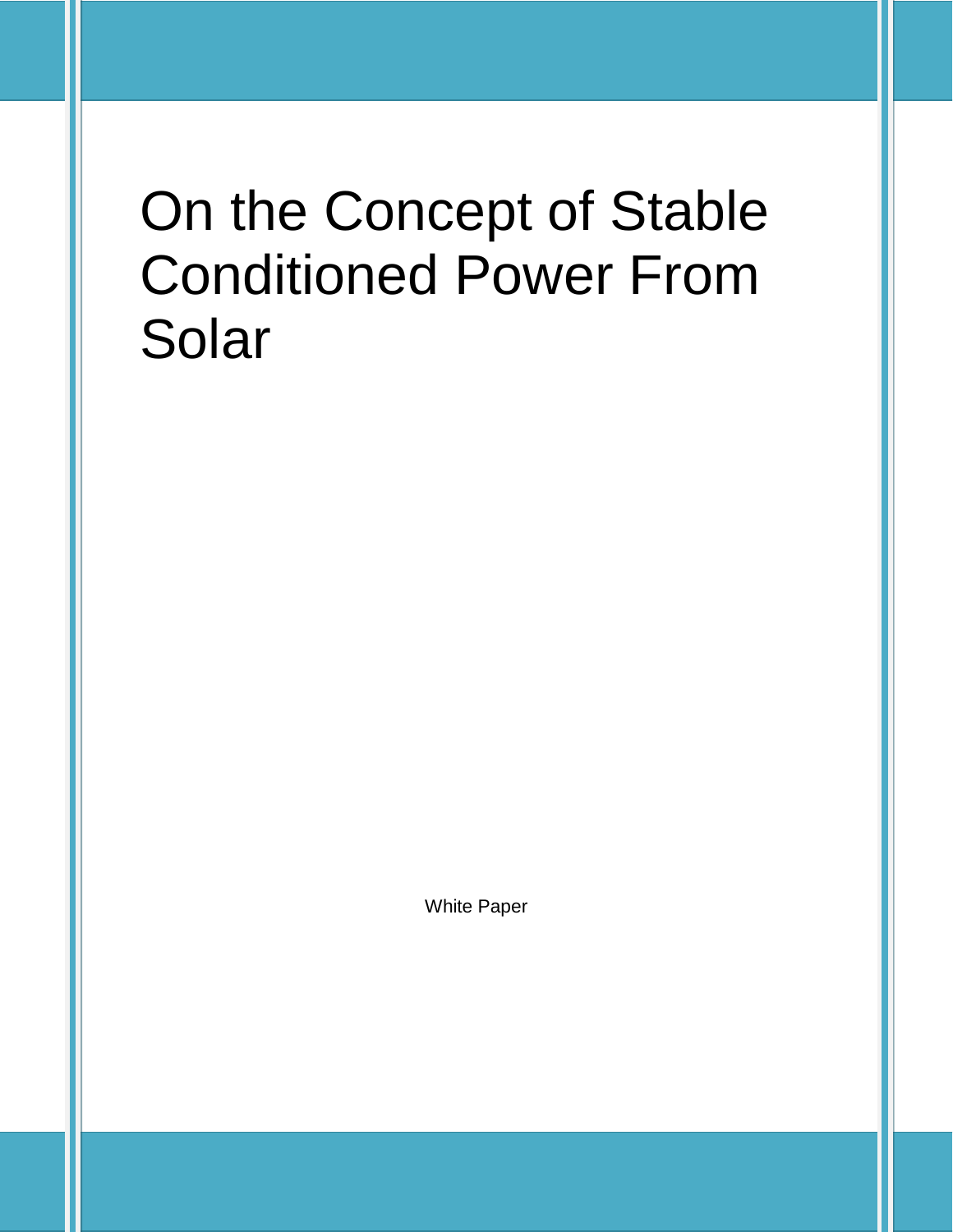## **On The Concept of Stable Conditioned Power From Solar**

**Background:** Utility company generators work nearly continuously. These powerful generators are stable and well controlled to provide energy smoothly. Solar energy by its very nature is not. Solar electrical generating systems put energy into the grid only when the sunlight is available and that is generally less than 30% of the time in the course of a year. In the vernacular of electrical power generation, solar generators have an Annual Capacity Factor<sup>[1](#page-1-0)</sup> of less than 30%.<sup>[2](#page-1-1)</sup> But it is even worse than that. When sunlight is available it can be for very short bursts of time, unpredictable and quite sporadic. Conditioned power by definition is smooth and continuous. Spurious spikes in a grid can easily cause an instability resulting in complete and widespread blackouts. This is a very serious situation when solar or any other augmentation system is considered on a large scale. CENICOM solar technology has solved this difficult problem.

**Energy Versus Power**: As in the above topic, energy and power are terms intermingled in the same discussion which at times can cause confusion. Utility companies deliver energy not power. Energy is the commodity with which Utility companies receive revenue. The electrical bill is in "Kilowatt-Hours" and the gas bill is in "Therms" or Btu's all of which are measurements of the amount of energy used and have almost nothing to do with power. Power is similar to size (Kilowatts, Horse Power, etc.). A small boy is less powerful than a man. You may pay more, however, to keep the boy quiet than a resting man. The boy is delivering energy whereas the man is not. The real difference is their *capacity* to deliver the energy and, of course, the larger one has a much bigger capacity to deliver. Power is ability to deliver energy; energy is the capacity to do the work. Power is a measure of how much *energy* can be delivered in a period of time. Consider an intimidating large water tower several stories high. How much energy and how much power are there? Yes, the tower is potentially very powerful but drains its capacity through a syringe and not much work (energy) is being done. Have a breach in the tower thus releasing its energy in milliseconds and you have much work done (destruction—energy).

**Cost for Installed Watt:** Power companies are *sized* based on how much *energy* is required by their customers. Once known, then how *powerful* the equipment must be to supply the customers is determined. Energy usage is the initial consideration and then the sizing of the equipment is determined. Once done, then the cost of installing the equipment can be determined. Because a

<span id="page-1-0"></span> $1$  Annual Capacity Factor is the amount of hours an electrical generator is generating its energy divided by the number of hours in a year  $(365 \times 24 = 8,760$  hours)  $\overline{a}$ 

<span id="page-1-1"></span> $2$  Annual Capacity Factor for solar is between 25%-30% depending upon the geographical location.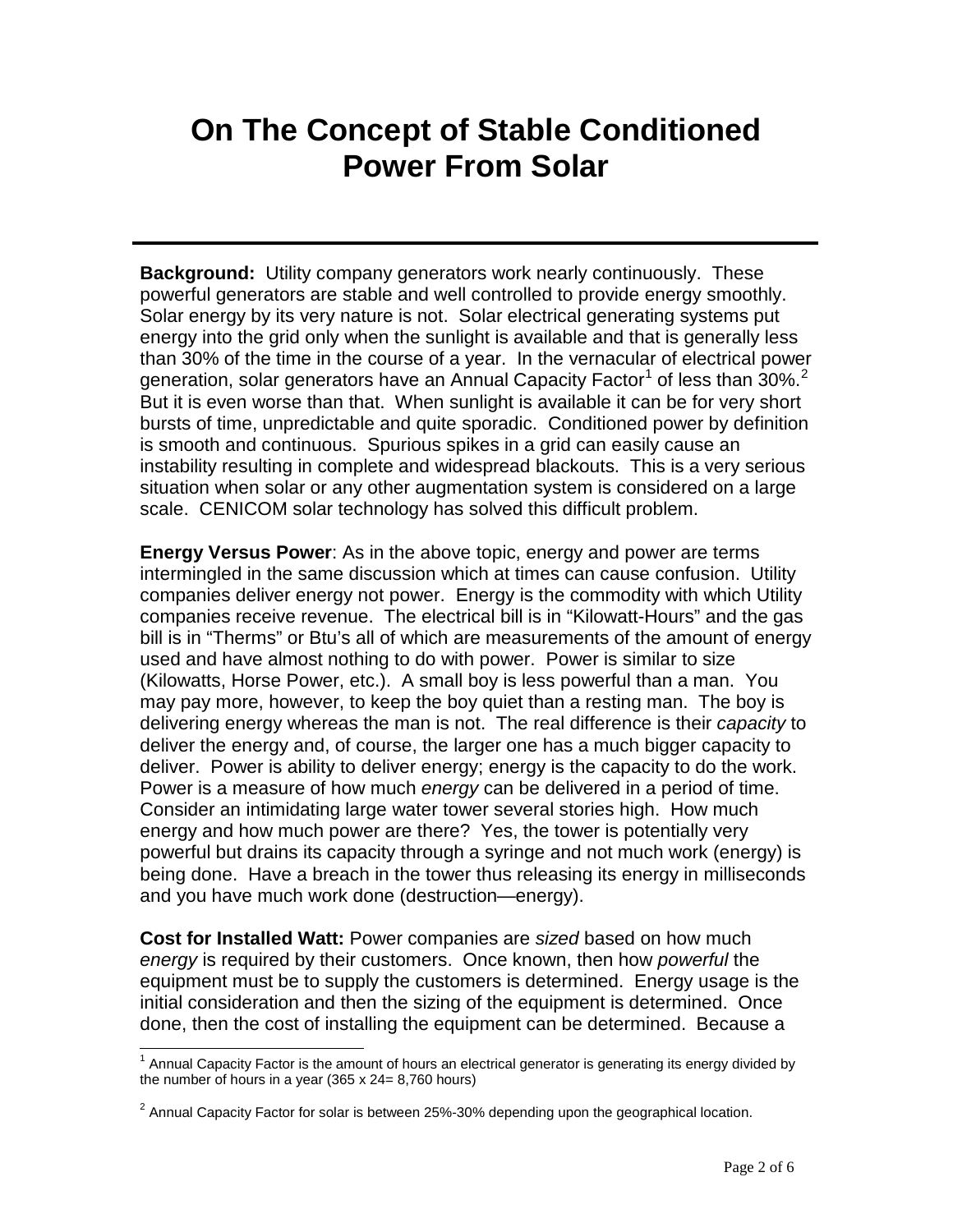large share of the cost will be the equipment itself and since the equipment is rated in terms of *power* rather than the energy it will deliver, a classical *figure of merit* for a plant is its cost per installed *watt* (power). But when sizing a solar electrical generating plant, this may become a misleading figure of merit because of the solar's implied Annual Capacity Factor (ACF). The result is in clever marketing as will be demonstrated in an analysis to follow.

**Energy Usage**: Energy usage is the amount of power by the amount of time the power is delivered. 1000 Watts of *power* (One Kilowatt) delivered in an hour is one kilowatt-hour (kWh) of energy. The utility company derives its revenue based on the energy used, not the power of the equipment that delivered the energy. Thus, you pay by the kilowatt-hour and not by the kilowatt.

**Designing Solar Electrical Power Plants**: Solar power plants should be analyzed in much the same way. That is, by how much energy is required. Because there are so many different ways to implement solar plants and ways to define their attributes, the industry has been struggling to find its own figures of merit. Solar power plants are still considered as *alternate* energy devices basically serving an augmenting role where classical figures of merit may not make much sense and again, may be misleading.

**The Annual Capacity Factor and Clever Marketing**: As previously defined, the Annual Capacity Factor (ACF) is basically the percentage of time a power generator will deliver its energy in one year. Example: A 6.0 Megawatt Generator working with a 76% capacity factor will deliver 6.0 Megawatts in approximately 6658 hours (.76 x 365 day per year x 24 hours per day). The amount of energy delivered is simply 6 MW x 6658 Hours or 39,948 MWh (Megawatt-hours). On the average, this works out to be a little over 18-hours of usage in a 24-hour day. Suppose that the energy requirement is only to be delivered for 6-hours a day each and every day. Six hours a day is a 25% capacity factor. In order to deliver the *same* amount of energy as before, the generator would have to be 3 times more powerful or would have to be 18 MW in *size*. Now for some clever marketing: suppose that the 6 MW generator sold for \$600,000 and the 18 MW sold for \$1,200,000 (twice the amount). The cost per installed watt would be 10 cents for the 76% ACF but only 6 2/3 cents for the 25% ACF. If the cost per installed watt were the deciding factor, the 18 MW system would be the clear winner. But the *revenue* would be the same because the amount of energy delivered would be the same. The 18 MW system would show a much poorer return on investment. Thus, the cost per installed watt cannot be considered alone as a figure of merit. In fact, cost per installed watt may indeed be misleading. Sizing is an important criterion when designing a power plant but it is more a dependent factor. The independent factor must always be what best serves the end user and that is the amount of energy ultimately delivered. Of course nothing was mentioned about whether the energy delivered was smooth and conditioned, which must also be considered as an important factor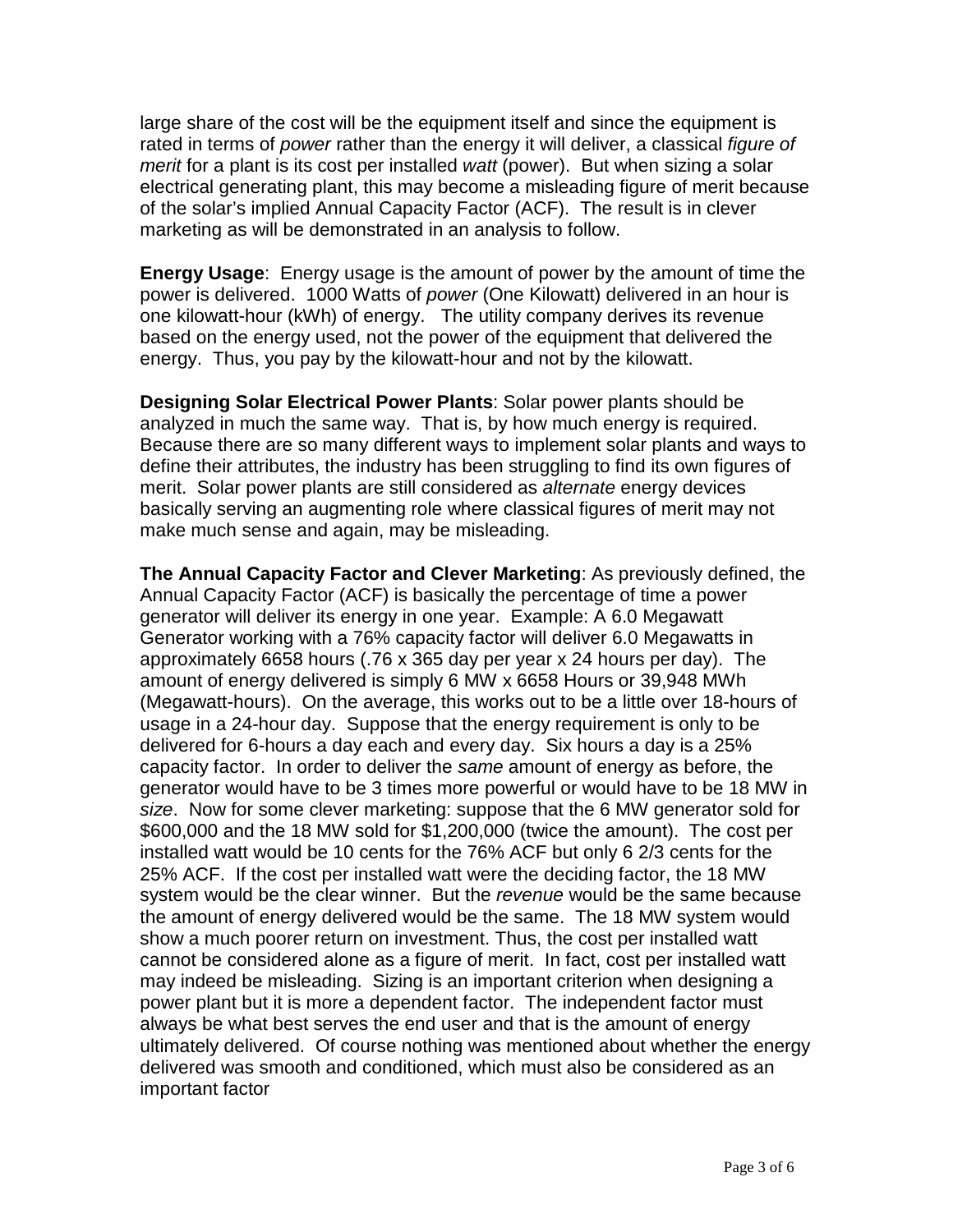**Annual Capacity Factor and Solar Power Plants**: In general, solar electrical power plants have no practical means of storage<sup>[3](#page-3-0)</sup>. For this reason, the annual capacity factor for a solar plant is usually *fixed* at about 25-30% (the average amount of time the sun shines in a day in a particular region.). As just stated, boasting a lesser cost per installed watt is not only misleading but may just be the hook that the general public needs to lean toward solar plants unable to store their energy. But uncontrolled spurious solar spikes are dangerous. What follows is an analysis of a solar technology able to store its energy and deliver it conditioned anytime night or day.

## **Conditioned Power From a 6-MW Turbine-Generator via OG-5 Solar Thermal Technology**

The company behind the CENICOM technology was recently asked to propose one of its systems to drive an existing 6 MW turbine generator set. The chief engineer after going through *several* tradeoff analyses concluded that the most efficient way to drive this output device was to operate it at its maximum rated power for no less than eight (8) consecutive hours at a time. His analysis was based upon actual hourly measured sun intensities. The system was configured (storage capacity determined) to meet this goal. As a result of this comprehensive analysis, the system provided full rated conditioned power for approximately 6658 hours during the course of a typical year or 76 percent of the number of hours in that year. The *fallout* of the simulation analysis was an ACF that serendipitously maximizes the reliability and maintainability of the rotating machinery.

**Hours of Operation**: 365 x 24 x 0.76 = 6658 hours

**Energy Output:** 6658 hours x 6,000,000 watts =  $40 \times 10^6$  kilowatt-hours electrical energy

**One CENICOM Output (based upon measured sunlight): 371 x 10<sup>3</sup> kilowatt**hours

**Number of CENICOMS (To produce the 40 x 10<sup>6</sup> kWh):**  $4 / 3.71 \times 10^2 = 108$ CENICOMS or three (3) CENICOM Clusters (36 CENICOMS per cluster)

**The Derived Figure of Merit**: As a result of the above simulation, it has been determined that CENICOM systems are best configured to drive large electrical generating sets at a 76% ACF. This concept maximizes efficiency, maintainability and reliability of the large generating equipment. Based on the 6 MW example, CENICOM power plants are being sized to be one (1)-CENICOM Cluster for each two (2) Megawatts of *conditioned* power desired. The expected

<span id="page-3-0"></span> $3$  The exception to this is the CENICOM technology whose major feature is its ability to deliver conditioned (smooth) solar derived energy anytime night or day.  $\overline{\phantom{a}}$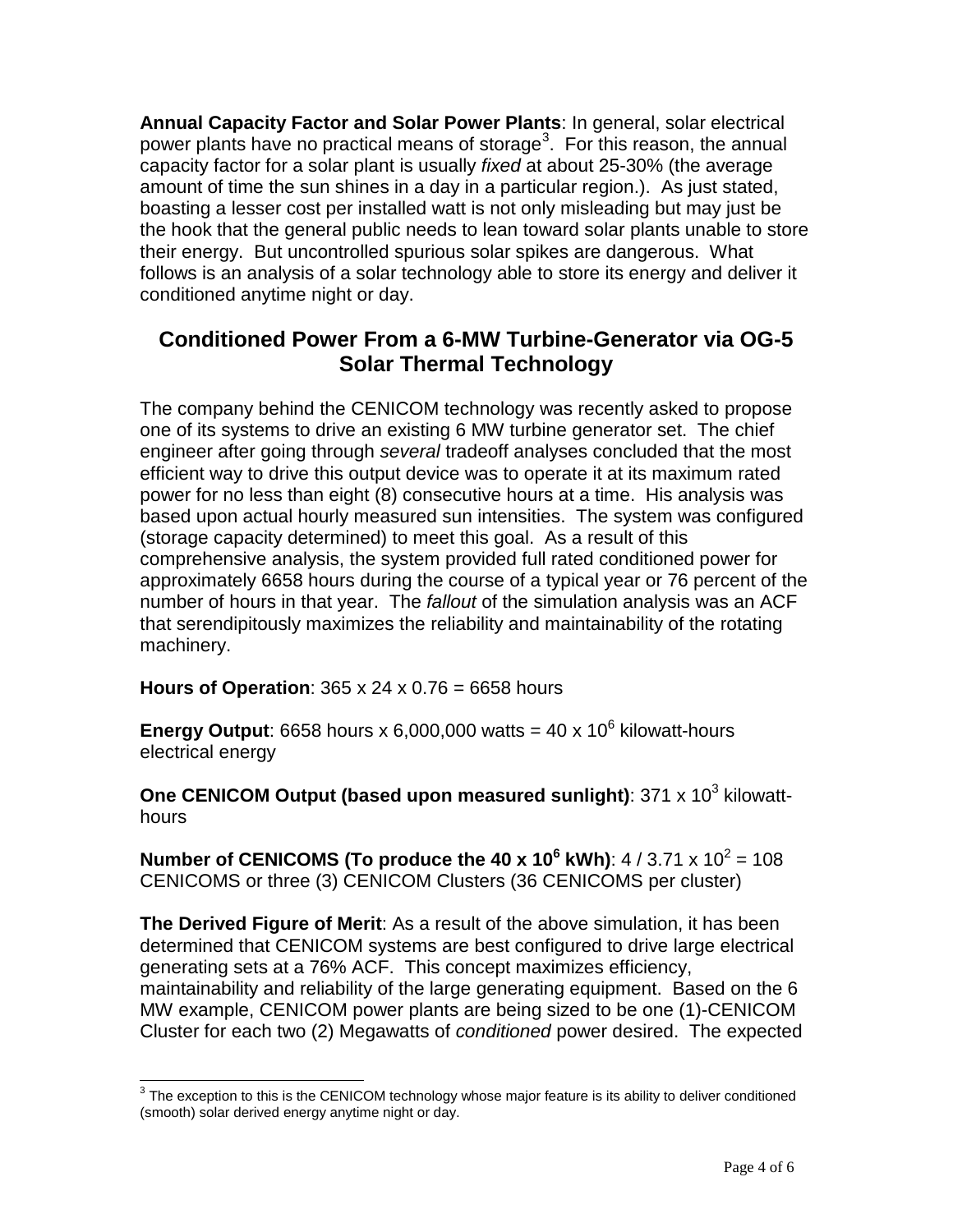practical limit of ganging CENICOM clusters is 20 (720 CENICOMS) or a power plant size of [4](#page-4-0)0 MW.<sup>4</sup>

**Photovoltaic (PV) comparison**: It is important to note at the outset of a comparison that PV arrays *do not store energy* and must be capable of delivering all of its energy only during sunlight hours and even spuriously at that. The published specification of such a PV array delivers approximately 216 kWh's of energy per year for each square meter of collection surface. This amounts to 1718 M2 of collecting surface to deliver the *same* amount of energy as *one* CENICOM that needs only 650.3  $M^2$  of collecting surface. Immediately, the PV array requires 2.6 times the land area of a CENICOM. Note that such a PV array, at the very apex of a bright sun, is intercepting 1718 kW of solar power (1.0 Kilowatt of solar power impinges on 1.0  $M^2$  of collecting area). The published electrical energy delivered efficiency of this array is 8.45% meaning that machinery *must* be available to process these peak power loads of slightly over 145 kW. This machinery, however, would operate only 29.22% of the time<sup>[5](#page-4-1)</sup>. The equivalent machinery for a single CENICOM needs only to be a 55.7 kW generator operating smoothly 76% of the time. Thus a PV array requires generating equipment 2.6 times as powerful (the same as the land area factor) but only operating 38% of the time that the CENICOM generators are operating. This is a significantly more costly and less efficient process and it is sporadic and thus dangerous.

To summarize, PV arrays require 2.6 times the land area, 2.6 times as powerful generating equipment operating only 29% of the time delivering uncontrolled spikes to the grid.

**Cost per Installed Watt**: Because a PV array will require 2.6 times as much power to deliver the *same amount of energy* as one CENICOM, the cost per installed watt becomes misleading. For instance, if the PV array cost was exactly the same as the cost for the CENICOM system, then the PV Company would boast that their cost per installed watt would be 2.6 times *less*. The more appropriate comparison is the cost for the energy delivered in a year's period of time, which must include the cost to install the system and the cost of land.

**Grid Instability**: Some time ago when alternative energy systems began augmenting the grid, the amounts were negligible compared to the grid's size. Now, when much larger alternative systems are being considered, their effect becomes more significant. In areas where grids are many and small, there is the possibility that the grid can become unstable when there are sporadic surges from these alternative systems. Grid surges present serious and dangerous problems and must be controlled, especially now that these alternative systems are evolving into much larger size. That is, the grids must be conditioned and

 $\overline{a}$ 

<span id="page-4-0"></span> $4$  The crossover point where the percentage of losses through ganging begins to erode the percentage of energy delivered.

<span id="page-4-1"></span>This is determined by the energy delivered in one year using a 145 kW sized generator set, i.e. 371 x103 kWh/145 kW = 2559 hours or 2559/8760 = 29.2%